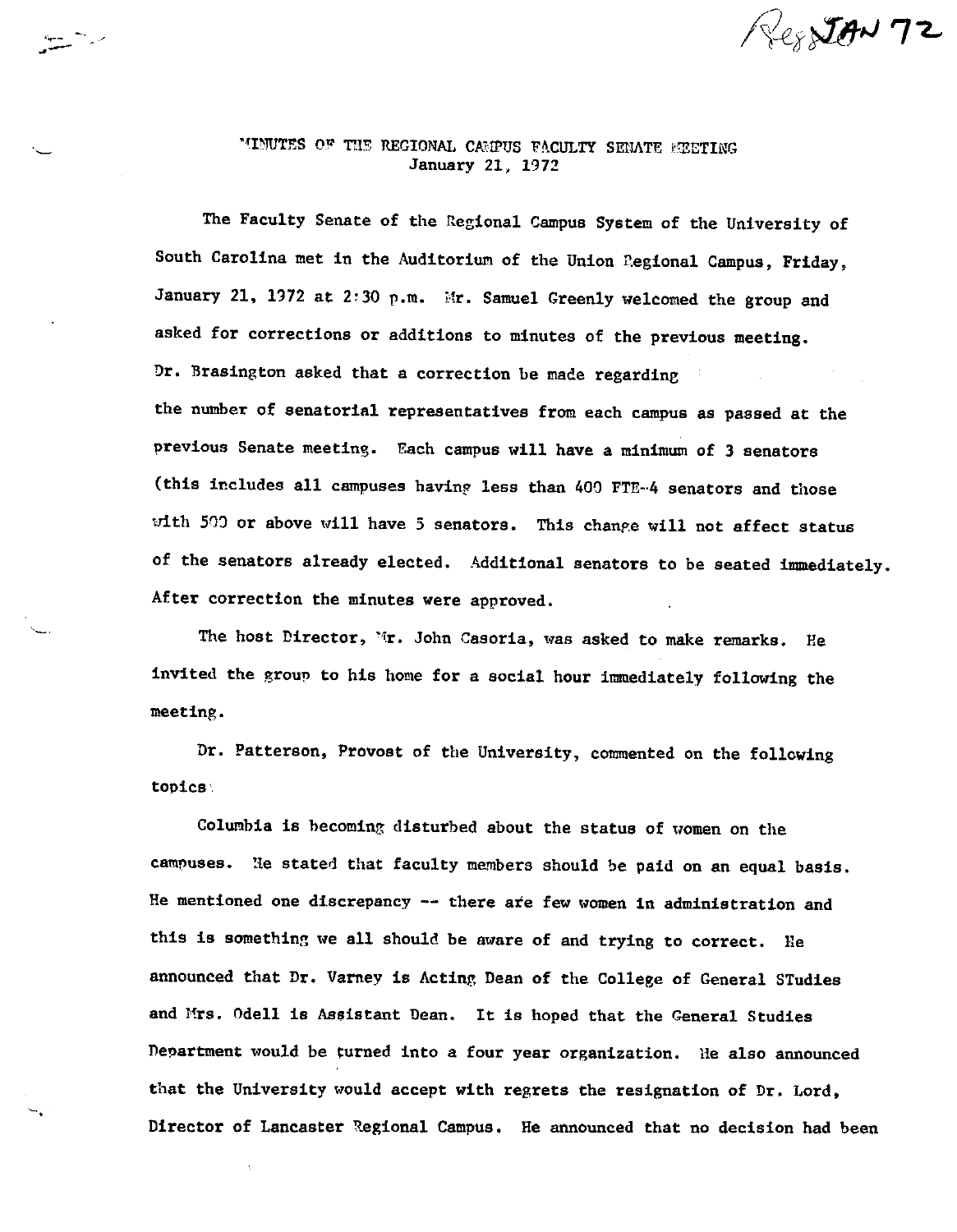made on faculty raises at this time. He discussed the faculty evaluation sheet which was approved by the faculty senate in Columbia and added that the same form will be used on the regional campuses. Another topic discussed by Dr. Patterson was the HEC-TEC Report and a recent letter from HEC which required the University to secure prior approval for courses above the <sup>300</sup> or 400 level at the regional campuses. Promotion procedures **were** discussed. There is a normal routing for promotions, however, if one feels he has been overlooked by his Dean he can initiate his own promotion request and submit it to Dr, Patterson.

Dr. Duffy stated that no one may hold an extra job (moonlight) without the permission of his director and of the Provost's Office, this is longstanding regulation. He discussed the President's Conference held in Columbia during the recess with Directors and regional campus faculty representatives in which alternate patterns of teaching were introduced. He termed this a very productive meeting and added that the Administration wishes to continue this dialogue with the regional campus faculties. He told the group of changes taking place in the Regional Campus Office. Dr. Brasington will be in charge of Curriculum Development and faculty related matters. He will coordinate academic advisement from the Main Campus and see that representatives from the various departments will visit Regional Campuses and talk with students. Olin Sansbury will be in charge of student aid, student activities, athletics programs, and admissions and petitions. Committee recommendations will be reviewed by the Associate Provost's Office.

Dr. Patterson stated that the Staff is in the process of taking over many duties previously handled by general university staff-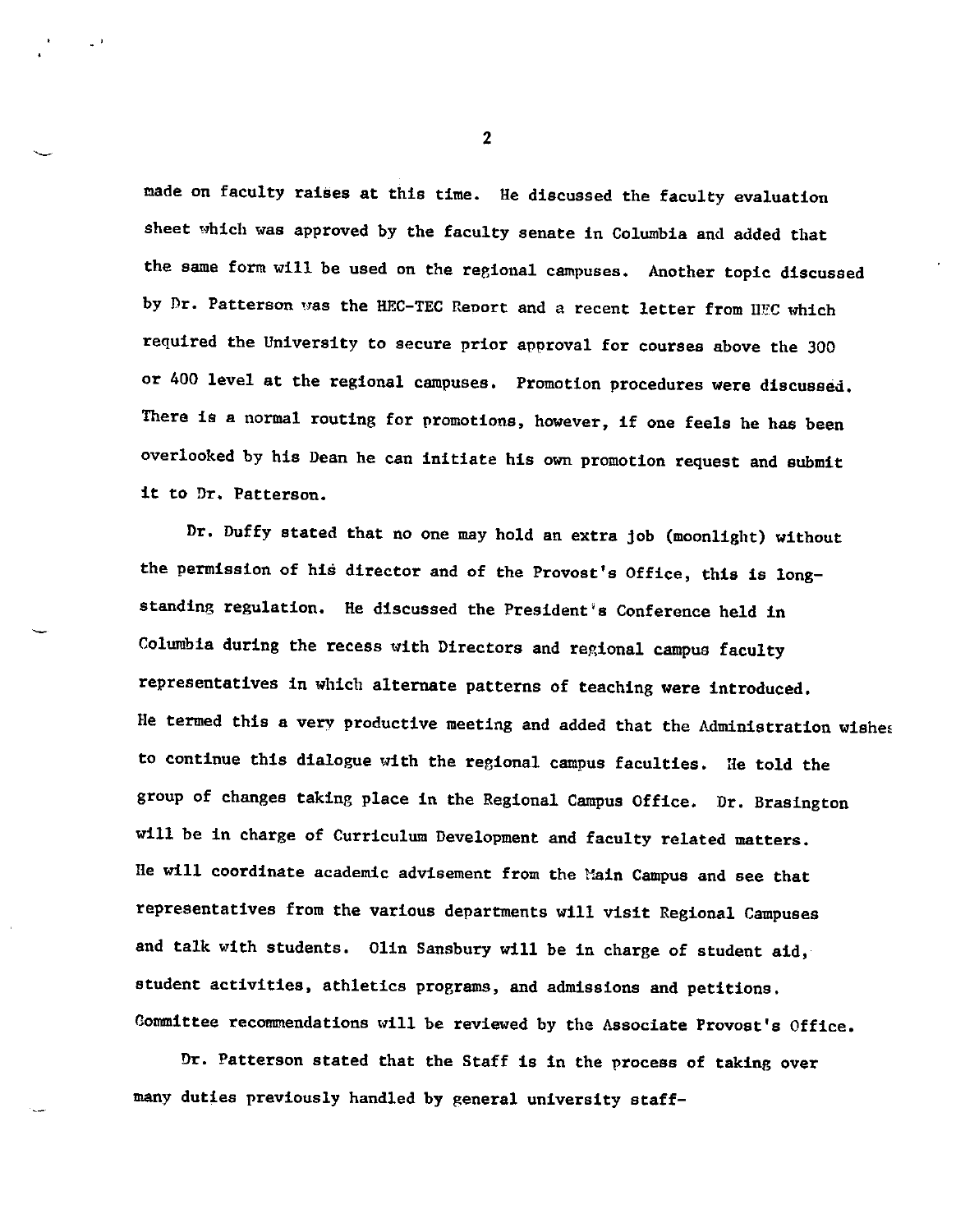Dr. Duffy commented on the Faculty Training Institute. The financial ai-. It approximately the same amount as last year with a reasonable chance of getting more. The Spring enrollment was generally good in the Pegional campuses. The Basketball Tournament will be held at Myrtle Brach, March 9, 10, 11, 1972. Faculty Senate will meet at Myrtle Beach March 10, 1972. He mentioned his Russian tour and stated that he would be willing to speak to classes or interested groups. He asked that other faculty and staff with special resources be invited to speak by campuses in the system. He told the group of Dr. Lord's retirement. Dr. Patterson would appoint a search committee to advise on the selection of a new director. Any qualified interested person may apply for the position.

Dr. Churchill Curtis of Aiken stated that the Branch Faculty of Aiken are concerned about the failure rate in the branch program and that a report is needed. Dr. Patterson and Dr. Duffy commented referring to recommendations from the Southern Association concerning the branch program. Such a study has been promised and will be ready by next year.

Dr. Brasington described David Hamby's new role as coordinator of Off-Campus Graduate Programs for the College of Education. Regional Campuses may employ faculty with doctorates who will serve in joint appointments with the regional amd main campuses. This program will better enable the University to serve the public school teachers. Changes in the Southern Association Guidelines permit these changes, Thus branched universities can do more than a community college. Many graduate courses

·-·

missing page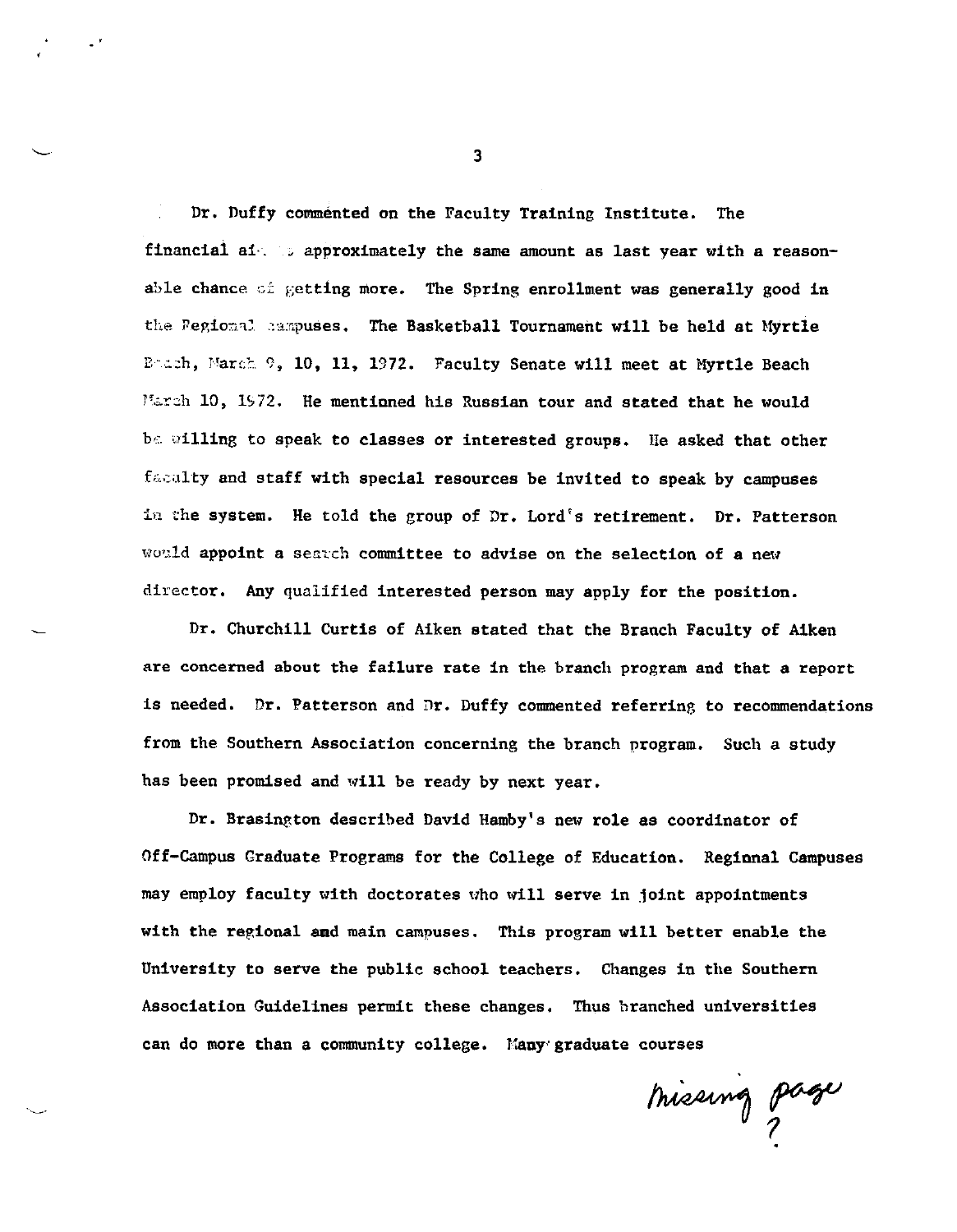### OLD BUSINESS

Eaculty Manual Revisions. Randy Clark of Aiken asked are we devising our own  $\cdot$  faculty manual or only making suggestions? Dr. Patterson responded that the only contract is the faculty manual since there is no written contract between the faculty and the University. Ultimate authority for the manual rested with the Board of Trustees.

Dr. Singleton of Coastal commented that there is no question that the faculty manual will be in the exact wording except in some cases changes have been made to fit the regional campus.

John Edmunds of Spartanburg asked whether this request that the regional campuses have a faculty manual had come from the Southern Association? Dr. Patterson responded that it is essential to have a separate manual for the system.

Harry Robinson of Coastal commented on the letter from Dr. Sullivan and expressed his interest in this report.

Dr. Duffy commented that faculty did not understand the position of directors in the faculty senate. They are not voting members. They attend mostly at the request of Dr. Duffy. He referred the group to page 2, the word "ex officio."

After much discussion, the Administrators left the room so the senate members would feel free to discuss the issue. It was stated that directors could attend a senate meeting but only senators could vote.

Harry Robinson of Coastal made a motion that only those attending the senate meeting as elected senators be allowed to bote.

The motion was carried.

After a brief discussion on recommendations concerning tenure Dr. Patterson stated that they cannot accept the recommendation about Tenure from faculties, **The** board would not agree to make the chanr,es and the information would be taken as a recommendation.

4

 $\sim$   $^{\prime}$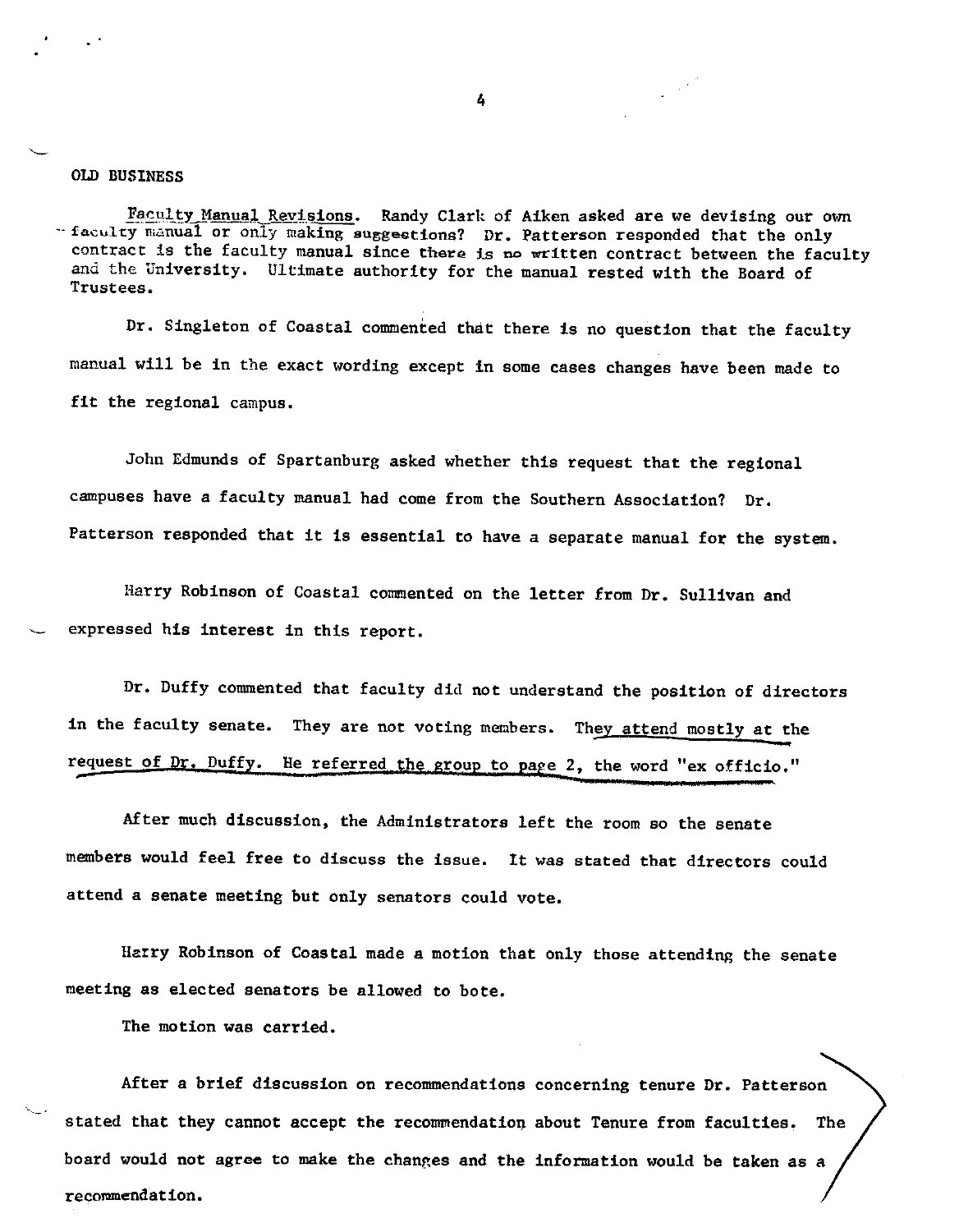Harry Robinson stated there seems to be some agreement on Coastal, Lancaster and Spartanburg's recommendations for promotion. He made a motion that other directors be eliminated and recommendations for promotion of faculty members go directly to the  $\frac{1}{\sqrt{2}}$ .

The motion 4:4 (ast)carry.

r:c -r:}hn Ed.:.~----•.1s **of Spartanburg commented on counseling information on page <sup>7</sup>** as being ove of place or inappropriate. Dr. Brasington agreed.

Mr. Exmery of Lancaster offered a substitute motion that we leave the section  $\int_{\partial}$  carning work load (Page 7, Faculty Manual) as is. The substitute the motion.

 $\sqrt{4\pi}$   $\sqrt{3}$  The motion was tabled.

 $t$   $\mathcal{U}$  and  $\mathcal{U}$   $\mathcal{U}$ "

Harry Robinson of Coastal made a motion to rescind the previous motion and move to accept the paragraph in the manual. This was seconded.  $\mathcal{A}$ , Larry Rowland of Beaufort made comments concerning work loads. It is not a ~~-

good time to limit the work load if this is being studied.

Randy Clark of Aiken made a motion that before this document goes on to the committee that the recommendations we have made be incorporated into this to reflect in the decisions made.

The motion was carried.

The next order of business: next meeting of Faculty Senate. The Third Regional Campus Senate meeting is scheduled for Myrtle Beach on March 10, 1972. Dr. Duffy suggested that Faculty Senate group stay together.

There was a discussion on an annual meeting of all faculty of the regional campuses in Columbia in April. Dr. Singleton suggested this be postponed until fall due to the many already scheduled activities.

Dr. Edmunds suggested a retreat for the faculty prior to the opening of school in the Fall.

Dr. Patterson suggested that some thought be given to this matter.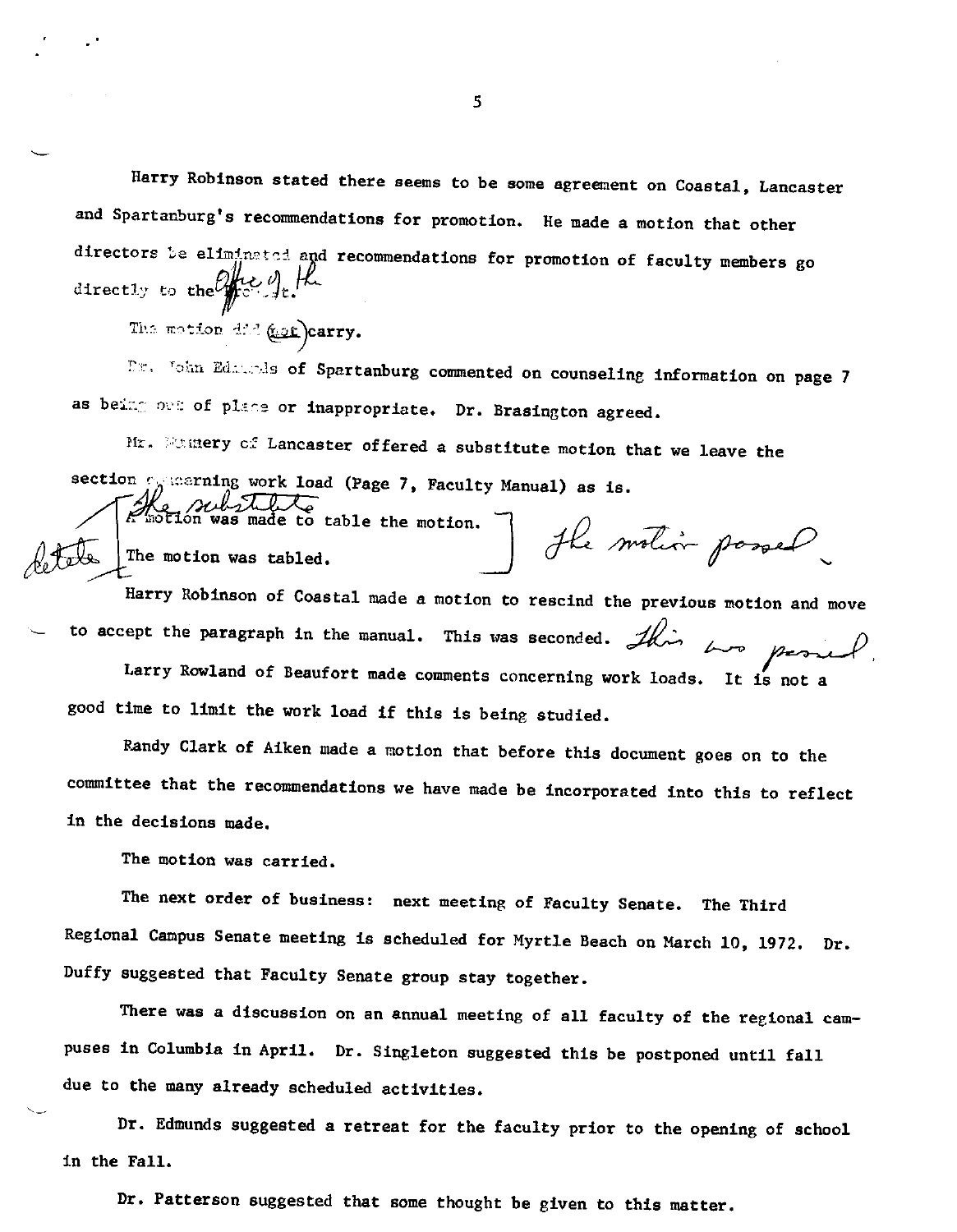Mr. Harry-Robinson wanted to bring an old motion to the floow concerning the 5 year medical school program. Dr. Duffy and Dr. Patterson commented on this issue, afterwhich the chairman, Mr. Samuel Greenly suggested that this be taken up directly with the Provost.

#### NEW BUSINESS

Propasal: motions made by one campus to be seconded by another campus.

A brief discussion was held concerning this and was rejected.

### COMMITTEE REPORTS

- I. Courses, Curriculum, Admission and Educational Programs Committee (Larry Rowland)
	- 1. (a) Reaffirm the recommendation that a meeting between Regional Campus Faculty and their respective department heads be scheduled.
		- (b) Recommend that a specific subject of that meeting be the possibility of delegating to the regional campuses the authority to establish new 100 or 200 level courses at their own canpus.
	- 2. Recommend that certain new courses above the 200 level be offered at the Regional Campuses to insure that Regional Campus students not fall behind their counterparts at the main campus.
	- 3. Recommend that requests for "field courses" be made through the respective Regional Campus Directors to insure better administrative control of those courses.
	- 4. Recommend again that, where possible, four year degree courses be substituted for General Studies Courses in order that students have greater flexibility in transferring from the Associate Degree. to the Baccalaureate Degree Program.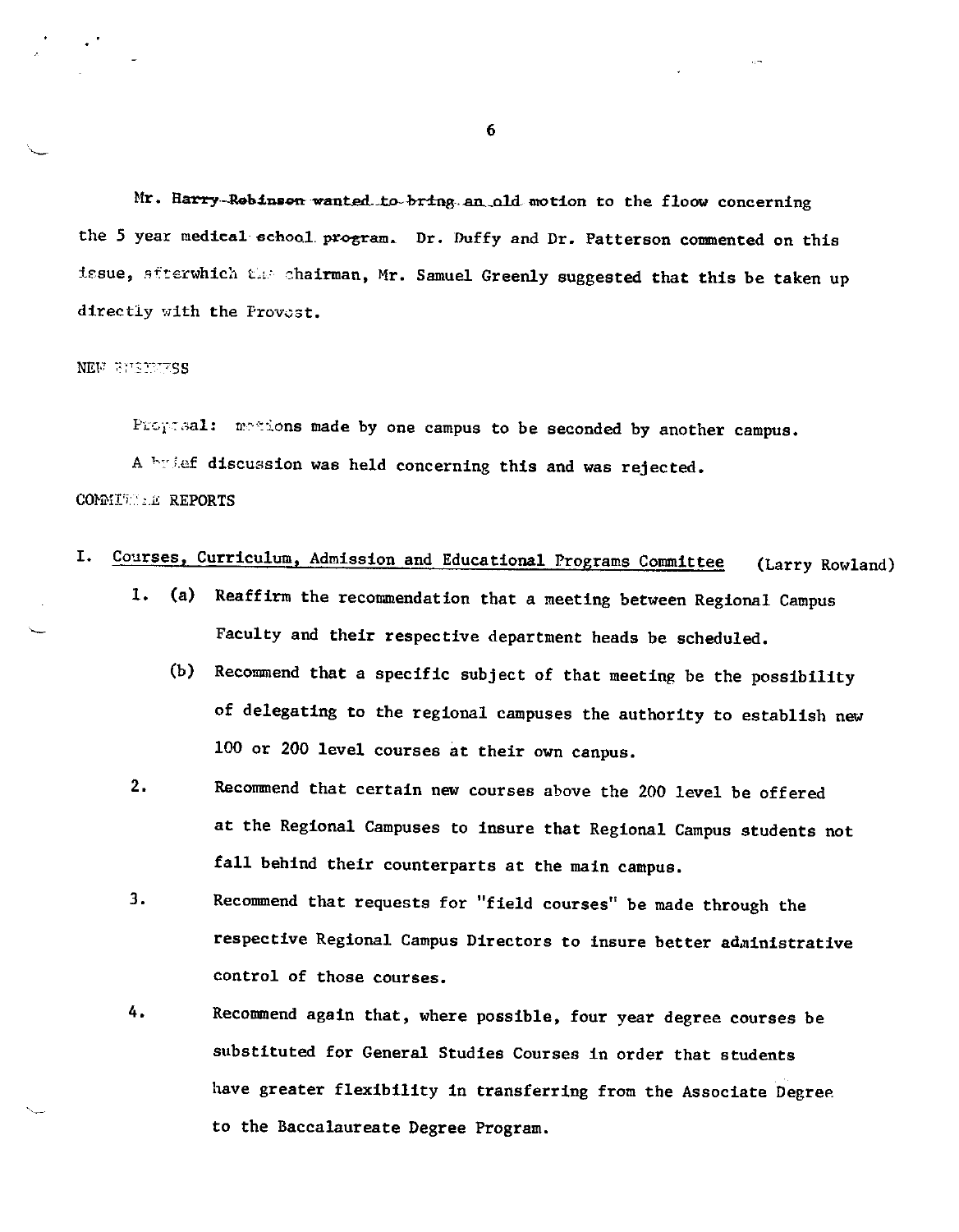Some discussion followed this report after which Harry Robinson of Coastal made a motion that this body ask Dr. Patterson to request the privilege or right of the Regional Campus faculty to be placed on standing committees in Columbia.

The motion carried.  $\mathbf{F}$ 

Harry Robi~~on made a motion that we have a person to represent the Regional Campus Faculty Senate at the Board of Trustees meetings. This was seconded.

The sotion was carried.

Dr. John Edmands nominated Dr. Sullivan.

Dr. Sullivan was unanimously elected to serve as a representative to the Board Jf Trustees Meetings.

# II. Faculty Welfare and Related Matters Committee. (Wilton Let) (Referred to page 20 of Faculty Manual)

1. The regular nine months pay be prorated over 12 months.

(Dr. Patterson commented -- they will look into this situation and he suggested  $10\frac{1}{2}$  months be prorated over 12 months.

2. Request that representatives from Regional Campus Faculties be allowed to attend Directors' meetings in Columbia.

After a discussion on this issue, Harry Robinson made a motion that we reject this recommendation by the committee.

The motion was carried.

Randy Clark of Aiken commented on the grievance procedures he had received in the mail and that within this procedure there was no place for faculty input. He also asked for a clarification on state employees.

Dr. Patterson responded-- Faculty members are not considered state employees and that there is a University grievance committee, but it does not apply to the state employees grievances.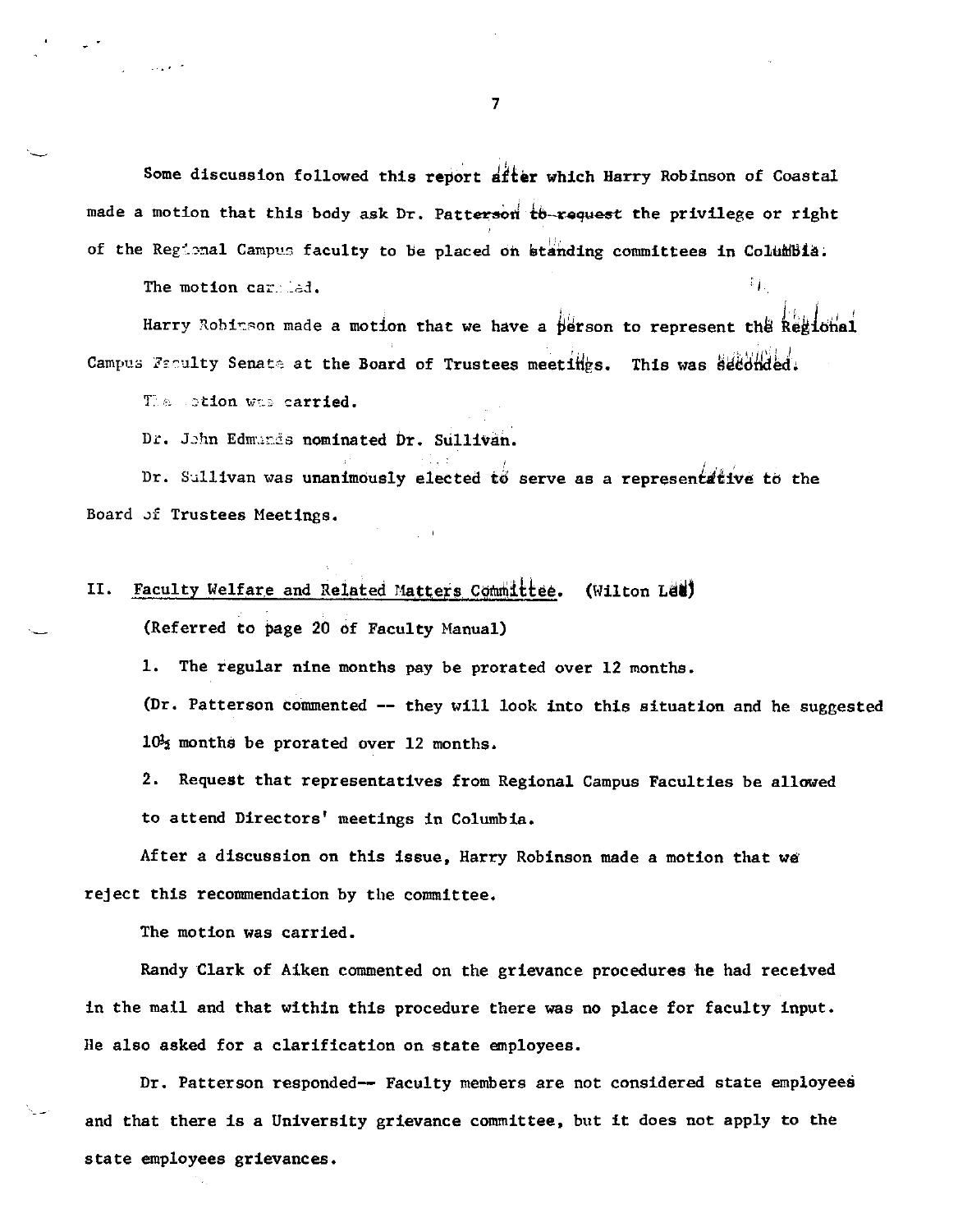III. Library Committee Reports. (Franklin AShley)

Dr. Ashley commented on library procedures, stating that certain magazines had been ordered and ordexs were cancelled.

Dr. Ashley made a motion that the Office of the Associate Provost ask the Main Campus Library to cooperate with the Regional Campus libraries on (1) finding intra *library* materials; (2) xeroxing of materials and (3) a list of hildings in main campus library. The motion was seconded.

The motion was carried.

-.,

راني سيتجار الأ

 $\mathcal{H}_{\infty}$ 

المستدرج

Dr. Patterson told the group that anyone with a problem that cannot be taken care of to write his office after exhausing other means.

Wil Garland of Lancaster complained about not receiving all of the information from senate meetings and suggested all materials be sent to the Faculty Chairman and that he send it to individual senators.

Dr. Duffy stated that these materials are being sent to the campuses and that minutes from the Faculty Senate meeting in Columbia are being sent to each faculty member.

<sup>A</sup>nominations committee was appointed. Those appointed are:

Dr. John Edmunds Miss Betty Martin Dr. Wilton Lee Mr. Will Garland Mr. Harry Robinson

Dr. AShley made a motion that we adjourn.

8

---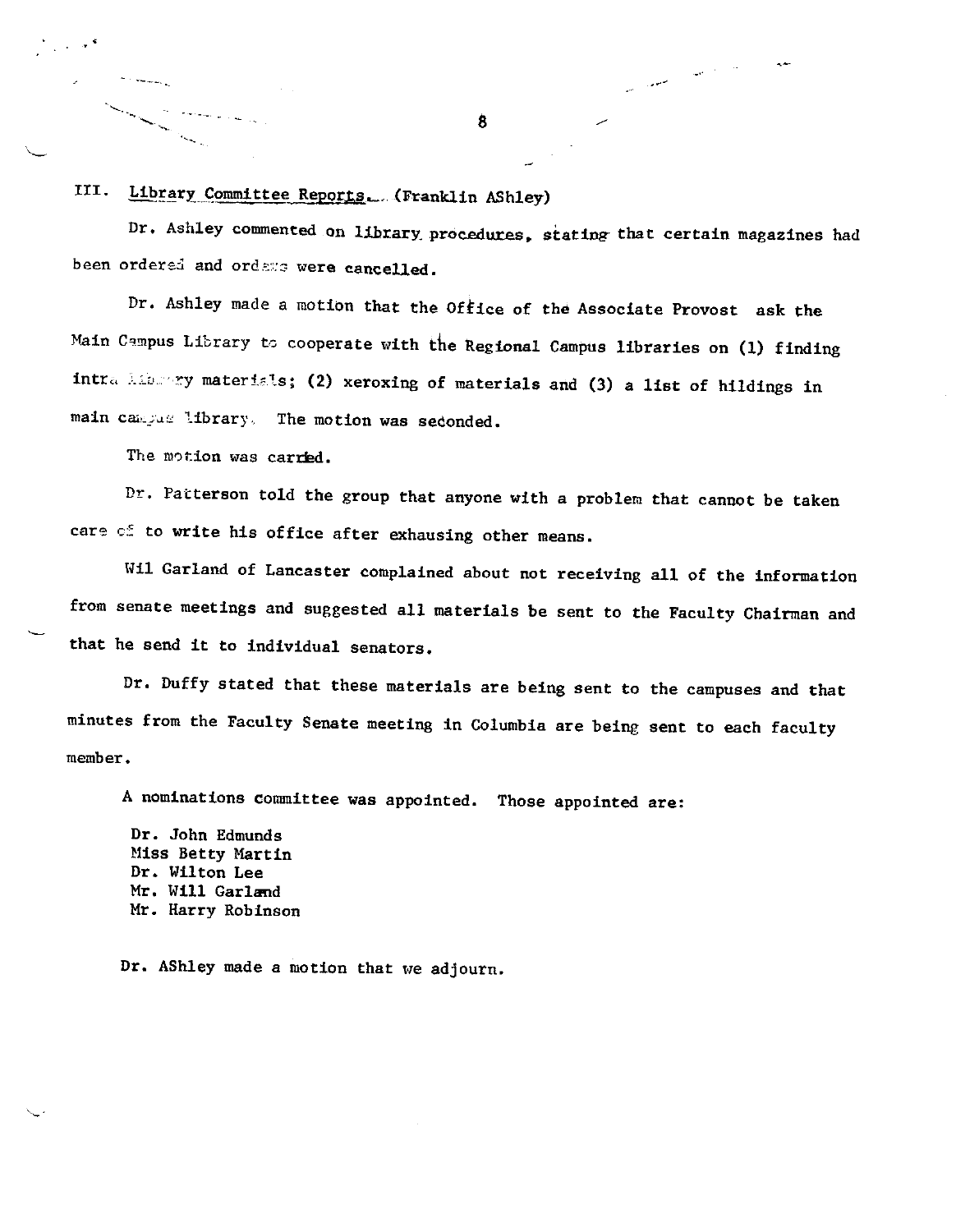# EXHIBIT A

## COMPARISON OF AVERAGE NINE MONTH SALARY DIFFERENTIALS USC-REGIONAL CAMPUS vs USC MAIN CAMPUS/RANK 1967-1971

| 1967                       |                          | 1971                                  |  |  |
|----------------------------|--------------------------|---------------------------------------|--|--|
| Instructor:                |                          |                                       |  |  |
| <b>USCM</b><br><b>USCR</b> | 7640.<br>$-7357.$<br>283 | 9350.<br>$-8680.$<br>$\overline{670}$ |  |  |
| Asst. Professor:           |                          |                                       |  |  |
| <b>USCM</b><br><b>USCR</b> | 10010<br>$-8220$<br>1790 | 12420<br>$-9686$<br>2734              |  |  |
| Assoc. Professor:          |                          |                                       |  |  |
| <b>USCM</b>                | 12250<br>$-9200$<br>3050 | 14510<br>$-10825$<br>3685             |  |  |

# 1969

### Full Professor:

--·-.

| <b>USCM</b> | 17530.                                                                                               | 18440.    |
|-------------|------------------------------------------------------------------------------------------------------|-----------|
|             | $-11400.$<br>designation of the constant contract of the contract of the contract of the contract of | $-12300.$ |
|             | 6130                                                                                                 | 6140      |

 $\mathcal{P}$